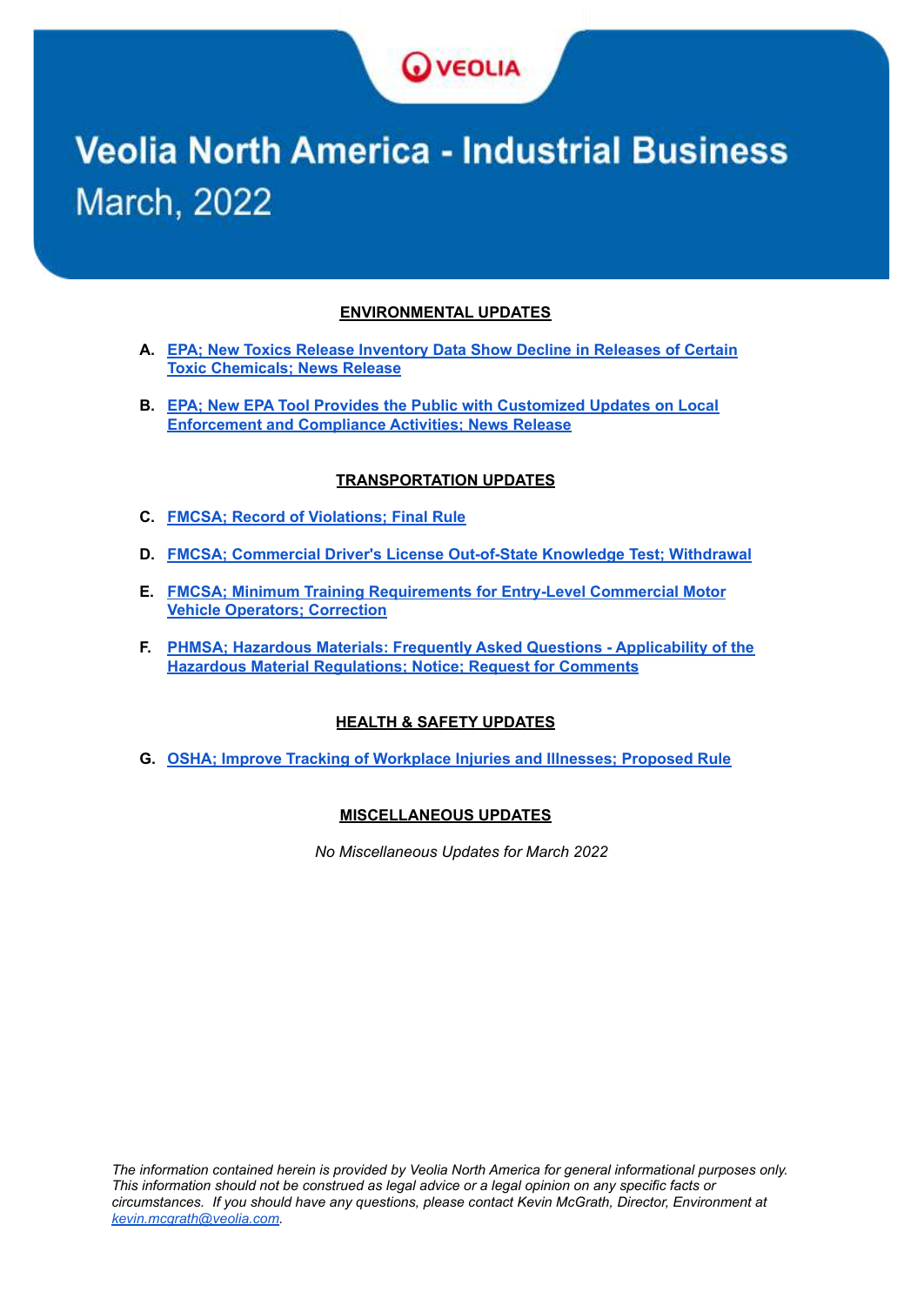#### <span id="page-1-0"></span>**A. New Toxics Release Inventory Data Show Decline in Releases of Certain Toxic Chemicals; News Release**

# Agency

Environmental Protection Agency (EPA)

## **Dates**

Published Date: 03/03/2022

# **Summary**

On March 3, 2022, the Environmental Protection Agency (EPA) published a news release to announce the release of the 2020 Toxics Release Inventory (TRI) National Analysis. The analysis shows that companies managing chemicals continue to make progress in pollution prevention and reducing chemical releases into the environment. The total releases of TRI chemicals nationwide decreased by 10% from 2019 to 2020.

TRI chemicals include chemicals that cause:

- Cancer or other chronic human health effects
- Significant adverse acute human health effects
- Significant adverse environmental effects

Enhancements were made to make the data more useful and accessible to communities, including those with environmental justice concerns. Specifically, the EPA has added demographic information to the "Where You Live" mapping tool in order to help policymakers and stakeholders identify areas where vulnerable communities have been potentially exposed to air and water pollution.

The EPA is offering \$23 million in grant funding opportunities for states and tribes to develop and provide businesses with information, training and tools to help them adopt pollution prevention (P2) practices.

From 2011 to 2020, releases in Region 7 decreased by 35.7 million pounds (21%), due primarily to reduced releases from the electric utilities, metal mining, and primary metals sectors. For 2020, 5% of Region 7 facilities reported implementing new source reduction activities.

To access the 2020 TRI National Analysis please click the following link: <https://www.epa.gov/trinationalanalysis>

For information on facility efforts to reduce TRI chemical releases please click the following link:

<https://www.epa.gov/toxics-release-inventory-tri-program/pollution-prevention-p2-and-tri>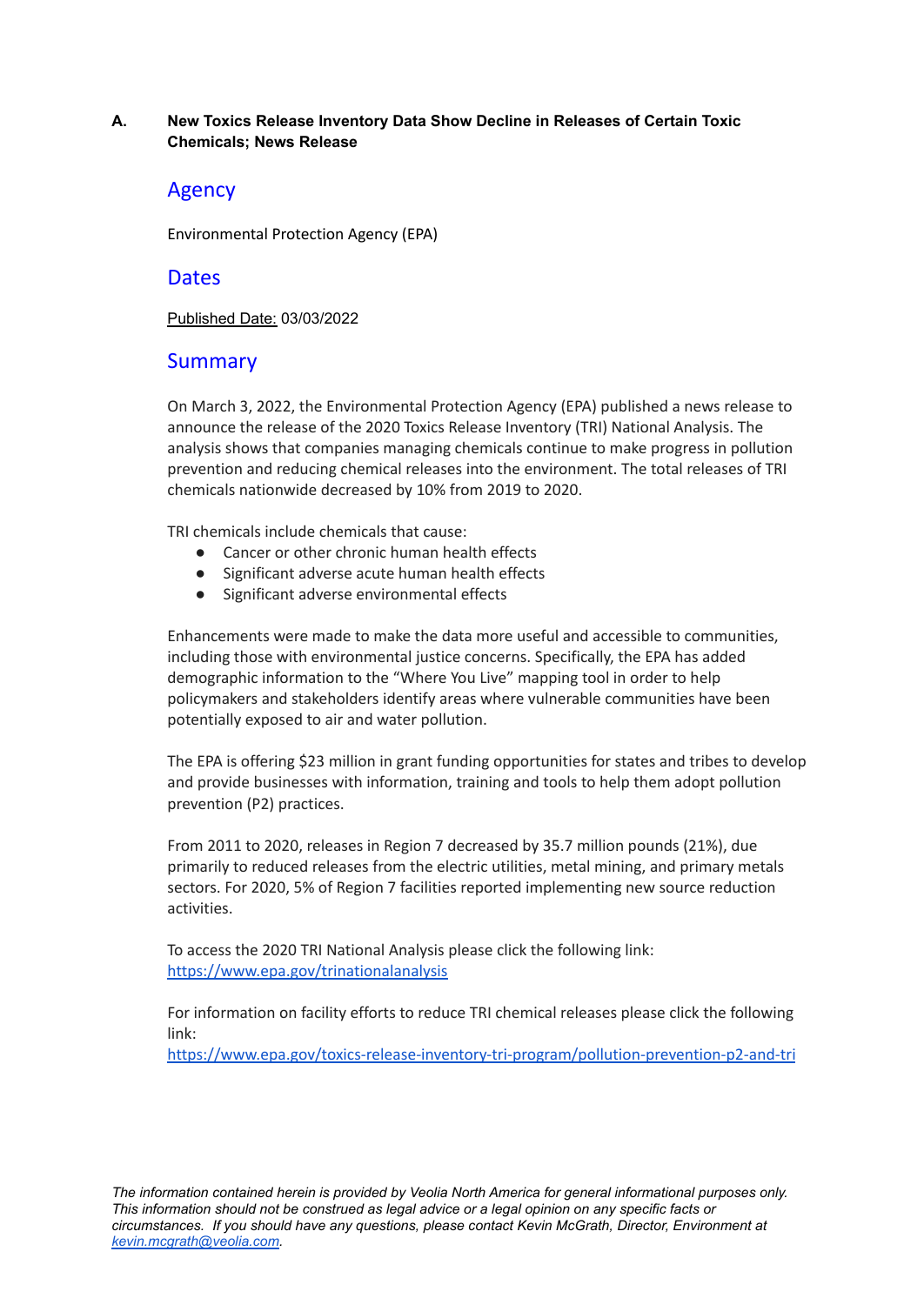# Reference/Link

The link below will allow you to view/print this News Release

[https://www.epa.gov/newsreleases/new-epa-toxics-release-inventory-data-show-decline-r](https://www.epa.gov/newsreleases/new-epa-toxics-release-inventory-data-show-decline-releases-certain-toxic-chemicals-0) [eleases-certain-toxic-chemicals-0](https://www.epa.gov/newsreleases/new-epa-toxics-release-inventory-data-show-decline-releases-certain-toxic-chemicals-0)

#### <span id="page-2-0"></span>**B. New EPA Tool Provides the Public with Customized Updates on Local Enforcement and Compliance Activities; News Release**

# Agency

Environmental Protection Agency (EPA)

# **Dates**

Published Date: 03/22/2022

# **Summary**

The EPA has announced the release of a new web tool, called "ECHO Notify," that facilitates members of the public to stay informed about important environmental enforcement and compliance activities in their communities.

Using ECHO Notify, users can signup to receive weekly emails when new information is available within the selected geographic area, such as when a violation or enforcement action has taken place at a nearby facility.

EPA has prepared a video that provides an overview of ECHO Notify and explains how to use it. The video can be seen here: <https://www.youtube.com/watch?v=gqQxKU165KY&feature=youtu.be>

To access the tool "ECHO Notify" click the following link or copy it into your browser: <https://echo.epa.gov/tools/echo-notify>

# Reference/Link

The link below will allow you to view/print this News Release.

[https://www.epa.gov/newsreleases/new-epa-tool-provides-public-customized-updates-loc](https://www.epa.gov/newsreleases/new-epa-tool-provides-public-customized-updates-local-enforcement-and-compliance#:~:text=WASHINGTON%20(March%2022%2C%202022),compliance%20activities%20in%20their%20communities) [al-enforcement-and-compliance#:~:text=WASHINGTON%20\(March%2022%2C%202022](https://www.epa.gov/newsreleases/new-epa-tool-provides-public-customized-updates-local-enforcement-and-compliance#:~:text=WASHINGTON%20(March%2022%2C%202022),compliance%20activities%20in%20their%20communities) [\),compliance%20activities%20in%20their%20communities](https://www.epa.gov/newsreleases/new-epa-tool-provides-public-customized-updates-local-enforcement-and-compliance#:~:text=WASHINGTON%20(March%2022%2C%202022),compliance%20activities%20in%20their%20communities).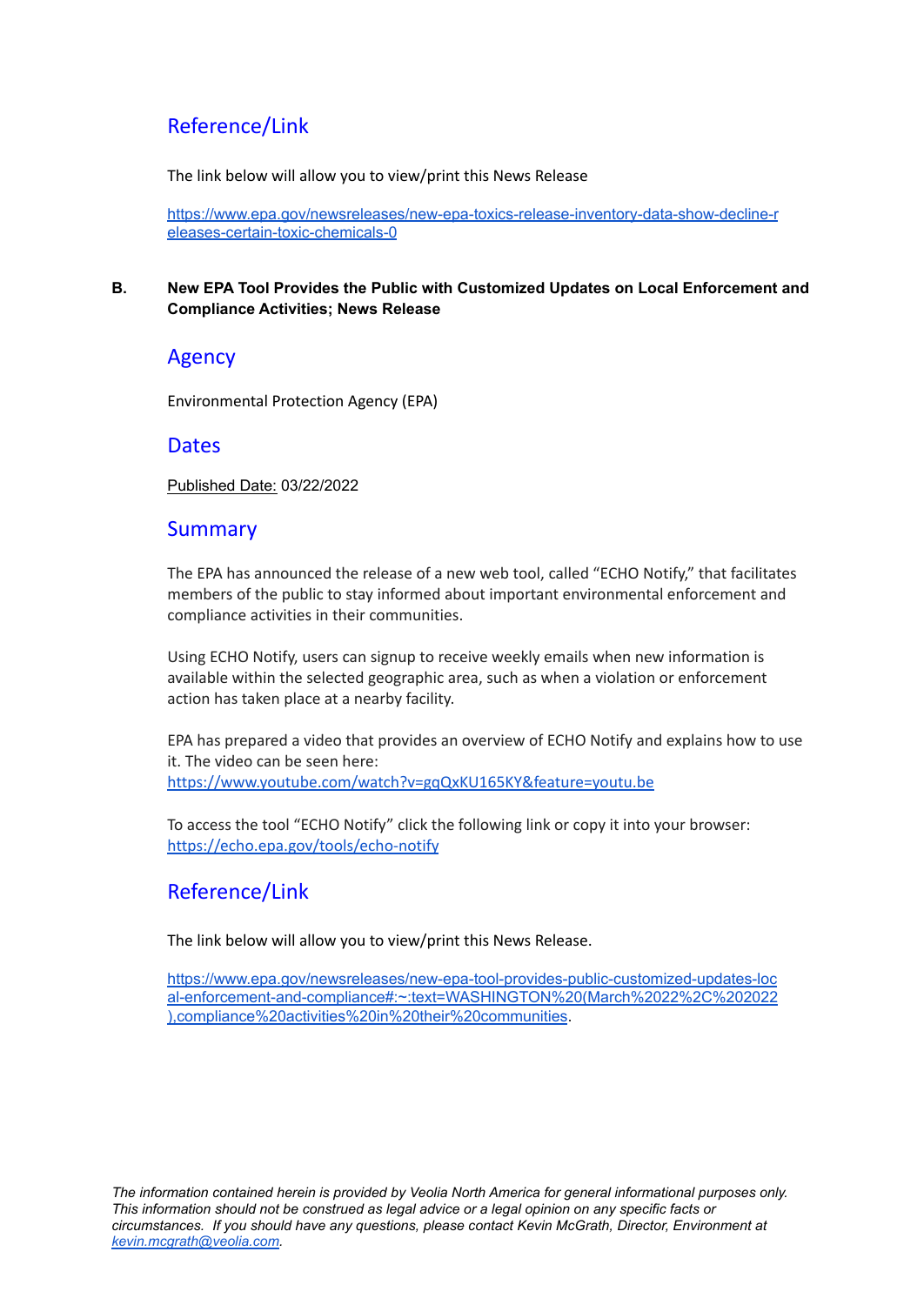#### <span id="page-3-0"></span>**C. Records of Violations; Final Rule**

# Agency

US Department of Transportation (DOT), Federal Motor Carrier Safety Administration (FMCSA)

## **Dates**

Published Date: 03/09/2022 Effective Date: 05/09/2022 Comments Due: 04/08/2022

# Summary

FMCSA is amending its regulations to eliminate the requirement that drivers operating commercial motor vehicles (CMVs) in interstate commerce prepare and submit a list of their convictions for traffic violations to their employers annually. This requirement is largely duplicative of a separate rule that requires each motor carrier to make an annual inquiry to obtain the motor vehicle record (MVR) for each driver it employs from every State in which the driver holds or has held a CMV operator's license or permit in the past year. To ensure motor carriers are aware of traffic convictions for a driver who is licensed by a foreign authority rather than by a State, the Agency amends the rule to provide that motor carriers must make an annual inquiry to each driver's licensing authority where a driver holds or has held a CMV operator's license or permit.

In this final rule, the Agency rescinds 49 CFR §391.27 (Record of violations) and removes all related references to the rule in the Federal Motor Carrier Safety Regulations (FMCSRs). §391.27 provides that each motor carrier must, at least once every 12 months, require each driver it employs to prepare and furnish the motor carrier with a list of all violations of motor vehicle traffic laws and ordinances, other than violations involving only parking, for which the driver has been convicted or has forfeited bond or collateral during the preceding 12 months. When a driver does not have any such violations to report, the driver is required to furnish a certification to that effect. The motor carrier must retain the list of violations or certification of no violations in the driver's qualification file.

FMCSA retains the requirement in §391.25(a) (Annual inquiry and review of driving record) for an annual MVR inquiry. §391.25 requires each motor carrier to make an annual inquiry to obtain the MVR for each driver it employs from every State in which the driver holds or has held a CMV operator's license or permit in the past year. The motor carrier must review the MVR obtained and maintain a copy of it in the driver's qualification file. §391.25 applies to all motor carriers, domestic and foreign, but is limited to inquiries for drivers licensed by a State.

To ensure motor carriers are aware of traffic convictions for a driver who is licensed by a foreign authority rather than by a State, FMCSA amends §391.25(a) to require motor carriers to inquire annually of each driver's licensing authority where a driver holds or has held a CMV operator's license or permit. This change requires motor carriers to request MVRs from Canadian and Mexican driver's licensing authorities.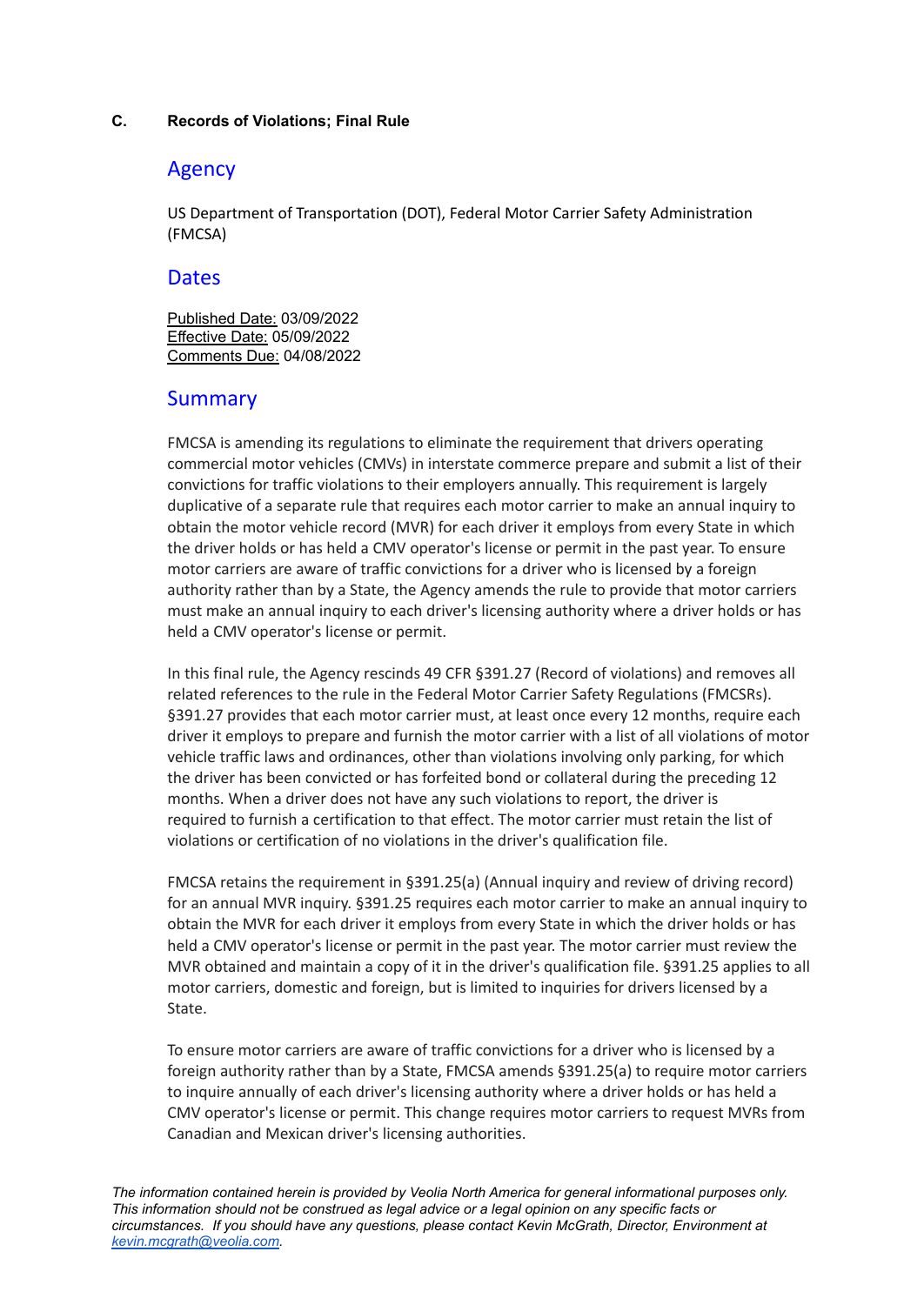To maintain consistency within part 391 with respect to requests for MVRs, FMCSA is making conforming changes to the hiring process. The Agency amends §391.23 (Investigation and inquiries) to require a motor carrier to make an inquiry to each driver's licensing authority where the driver holds or has held a motor vehicle operator's license or permit during the preceding 3 years to obtain the driver's MVR when a motor carrier is hiring a driver. FMCSA changes §391.21 (Application for employment) to require each driver to provide on the employment application the issuing driver's licensing authority of each unexpired CMV operator's license or permit that has been issued to the driver so motor carriers can make the required inquiries under §391.23.

#### Reporting of Traffic Convictions

This rule only eliminates §391.27 and its requirement that drivers operating CMVs in interstate commerce prepare and submit a list of their traffic convictions to their employers annually. It does not change the requirement in §383.31 for CDL drivers to inform their employers of all traffic convictions in any type of vehicle within 30 days. It also does not change the conviction information required to be provided to prospective employers on employment applications under §391.21. Thus, convictions for driving while intoxicated and driving under the influence continue to be reportable under §§383.31 and 391.21. These regulations require reporting of all traffic convictions other than those that relate only to parking.

#### Regulatory Guidance

FMCSA employs guidance to explain how the Agency applies regulations to specific facts. Such guidance does not have the force and effect of law, is strictly advisory, and is not meant to bind the public in any way. Conformity with guidance is voluntary. Guidance is intended only to provide information to the public regarding existing requirements under the law or FMCSA policies. The guidance does not alter the substance of a regulation. Guidance for specific regulations is available through the Guidance Portal on FMCSA's website. This rule amends regulations that have associated guidance. FMCSA changes the guidance related to §391.23, 391.25 and 391.27 to conform to the changes made in this rule.

#### Overview of Changes

Effective beginning May 9, 2022, drivers will no longer be required to complete a Certificate of Violations form to report if any violations were received in the prior year and the form will no longer be required for placement in the driver qualification file.

The requirements to obtain an initial motor vehicle report for driver applicants and on an annual basis for driver employees remain unchanged.

Drivers must also continue to inform their employer of all traffic convictions in any type of vehicle within 30 days as currently required under §383.31.

# Reference/Link

The link below will allow you to view/print this Final Rule.

#### <https://www.govinfo.gov/content/pkg/FR-2022-03-09/pdf/2022-04930.pdf>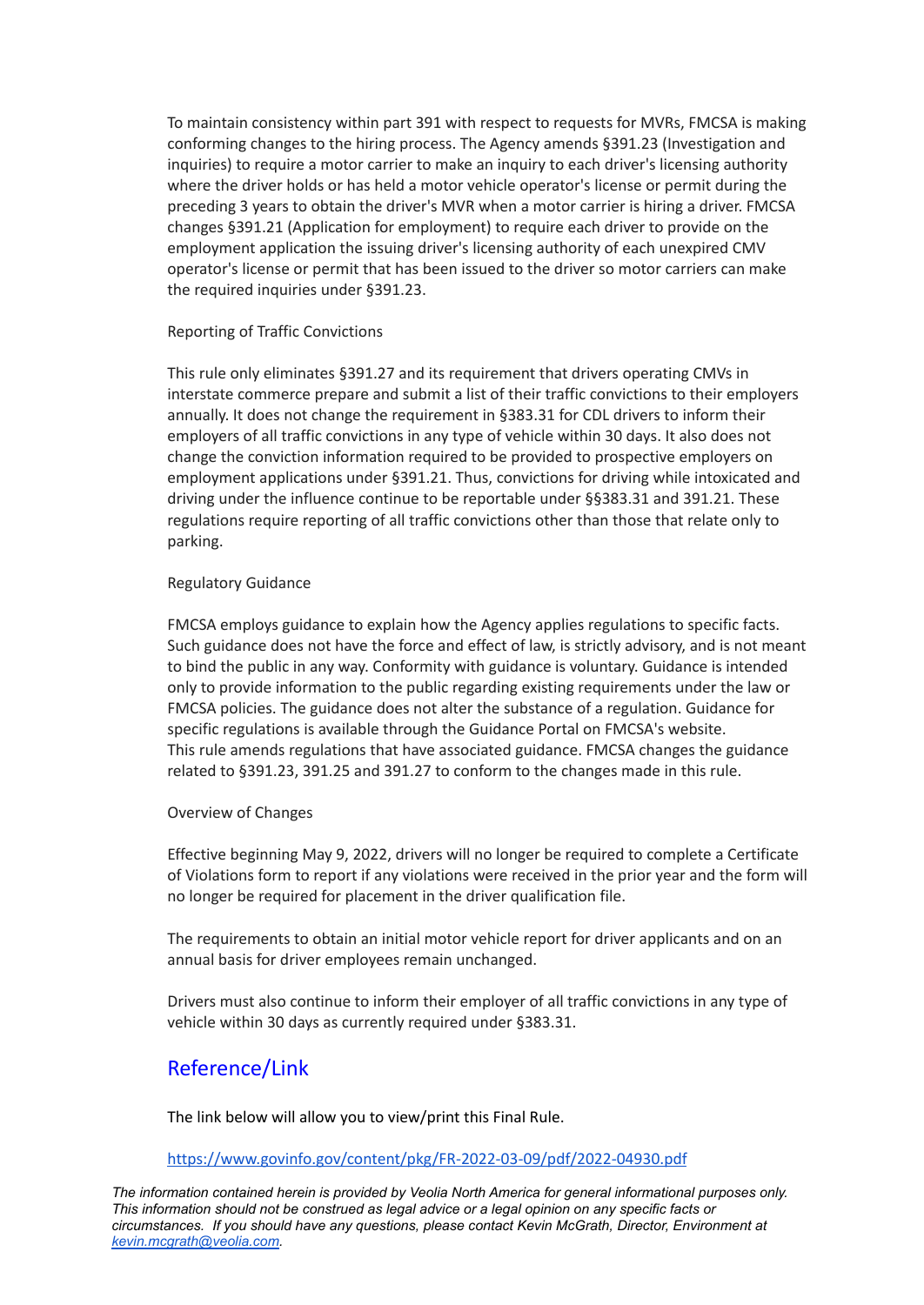#### <span id="page-5-0"></span>**D. Commercial Driver's License Out-of-State Knowledge Test; Withdrawal**

# Agency

US Department of Transportation (DOT), Federal Motor Carrier Safety Administration (FMCSA)

## **Dates**

Withdrawn Date: 03/09/2022 Original Proposed Rule Published Date: 07/29/2019

# **Summary**

After consideration of comments received by the agency, FMCSA is withdrawing a notice of proposed rulemaking (NPRM) to allow driver applicants to take the commercial driver's license (CDL) general and specialized knowledge tests in a State other than the applicant's State of domicile. The NPRM also proposed that the applicant's State of domicile would be required to accept knowledge test results from the testing State.

In August 2017, FMCSA issued regulatory guidance titled, "Commercial Driver's License Standards: Regulatory Guidance Concerning the Issuance of Commercial Learner's Permits" (August 2017 Guidance) (82 FR 36101 (Aug. 3, 2017)), which clarified the circumstances under which a CDL applicant's State of domicile may accept the results of knowledge testing administered to the applicant in another State. The August 2017 Guidance permits the testing State and the State of domicile to enter into a voluntary agreement prior to the general knowledge test being administered by the testing State. The guidance emphasizes that, because only the State of domicile is authorized to issue a Commercial Learner's Permit (CLP) or CDL, the responsibility for compliance with the requirements of 49 CFR 383.71 (driver application and certification) and 383.73 (CLP/CDL issuance) remains with the State of domicile. To the Agency's knowledge, no States have entered into an agreement pursuant to the August 2017 Guidance.

On July 29, 2019, FMCSA published in the Federal Register (Docket No. FMCSA-2018-0332, 84 FR 36552) a NPRM to amend 49 CFR 383.79(a)(1) and (2) by permitting a State also to administer knowledge test(s) to an out-of-state applicant, and by requiring the State of domicile also to accept those knowledge testing results.

The Agency carefully considered all comments received in response to the NPRM. The NPRM was intended to promote further flexibility in the CDL issuance process without negatively impacting safety. All State commenters noted that due to process complexities associated with the proposed change, State Driver's Licensing Agencies (SDLAs) would need to implement significant changes to accommodate the receipt of out-of-State knowledge test results. Given States' security and operational concerns surrounding out-of-State knowledge testing, including remote delivery of the CLP credential, FMCSA concludes the proposed change is not advisable at this time. However, States may enter into voluntary agreements for out-of-State knowledge testing in accordance with the August 2017 Guidance.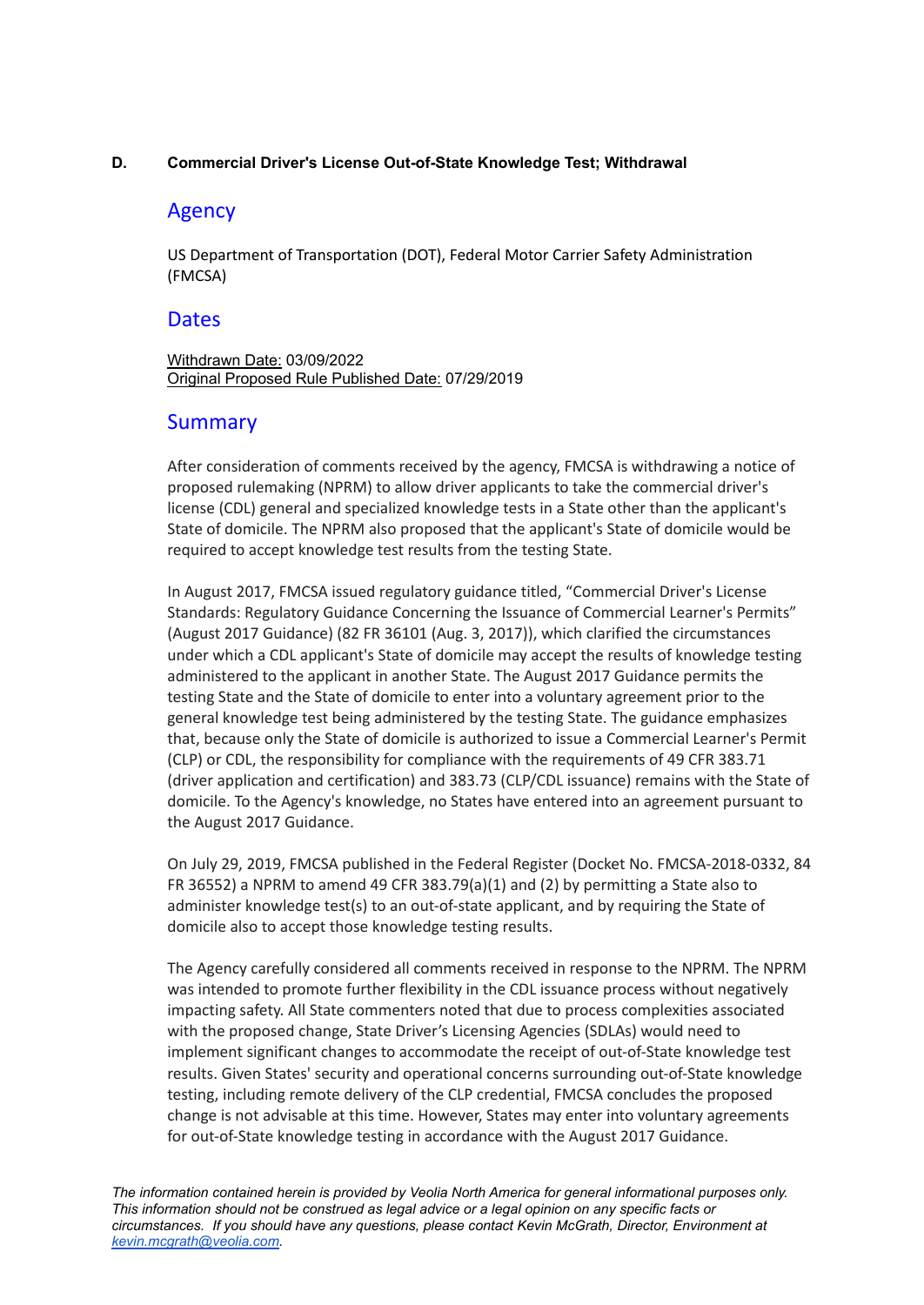# Reference/Link

The link below will allow you to view/print this Withdrawal.

<https://www.govinfo.gov/content/pkg/FR-2022-03-09/pdf/2022-04966.pdf>

## <span id="page-6-0"></span>**E. Minimum Training Requirements for Entry-Level Commercial Motor Vehicle Operators; Correction**

# Agency

Federal Motor Carrier Safety Administration (FMCSA)

# **Dates**

Published Date: 03/18/2022 Effective Date: 02/07/2022

# **Summary**

FMCSA has removed obsolete regulatory text from its June 30, 2021, entry-level driver training (ELDT) final rule. The section-by-section analysis in the March 7, 2016 notice of proposed rulemaking (NPRM) concerning the ELDT requirements proposed that, upon the effective date of the final rule, Subpart E, consisting of §§380.501 through 380.513, pertaining to the old driver training standards would be removed from the regulations and the subpart reserved for future use. However, the Agency omitted the amendatory instruction needed to remove and reserve the subpart from the December 8, 2016 final rule. FMCSA has corrected the omission, which was repeated in subsequent ELDT rulemaking notices, the most recent being the June 2021 final rule.

With Subpart E being removed from the regulations, drivers who received their CDL between July 31, 2003 and February 6, 2022, will no longer be required to complete the previously required entry level driver training program. Entry level driver training is only required for CDL/CDL permit drivers who receive the CDL permit, wish to upgrade their current CDL, or add the hazardous materials endorsement on or after February 7, 2022. The new entry level driver training program must be completed with a registered third party training provider. As a result, the certificate for the old entry level driver training program will no longer be collected and retained in the driver qualification file.

# Reference/Link

The link below will allow you to view/print this Correction.

<https://www.govinfo.gov/content/pkg/FR-2022-03-18/pdf/2022-05709.pdf>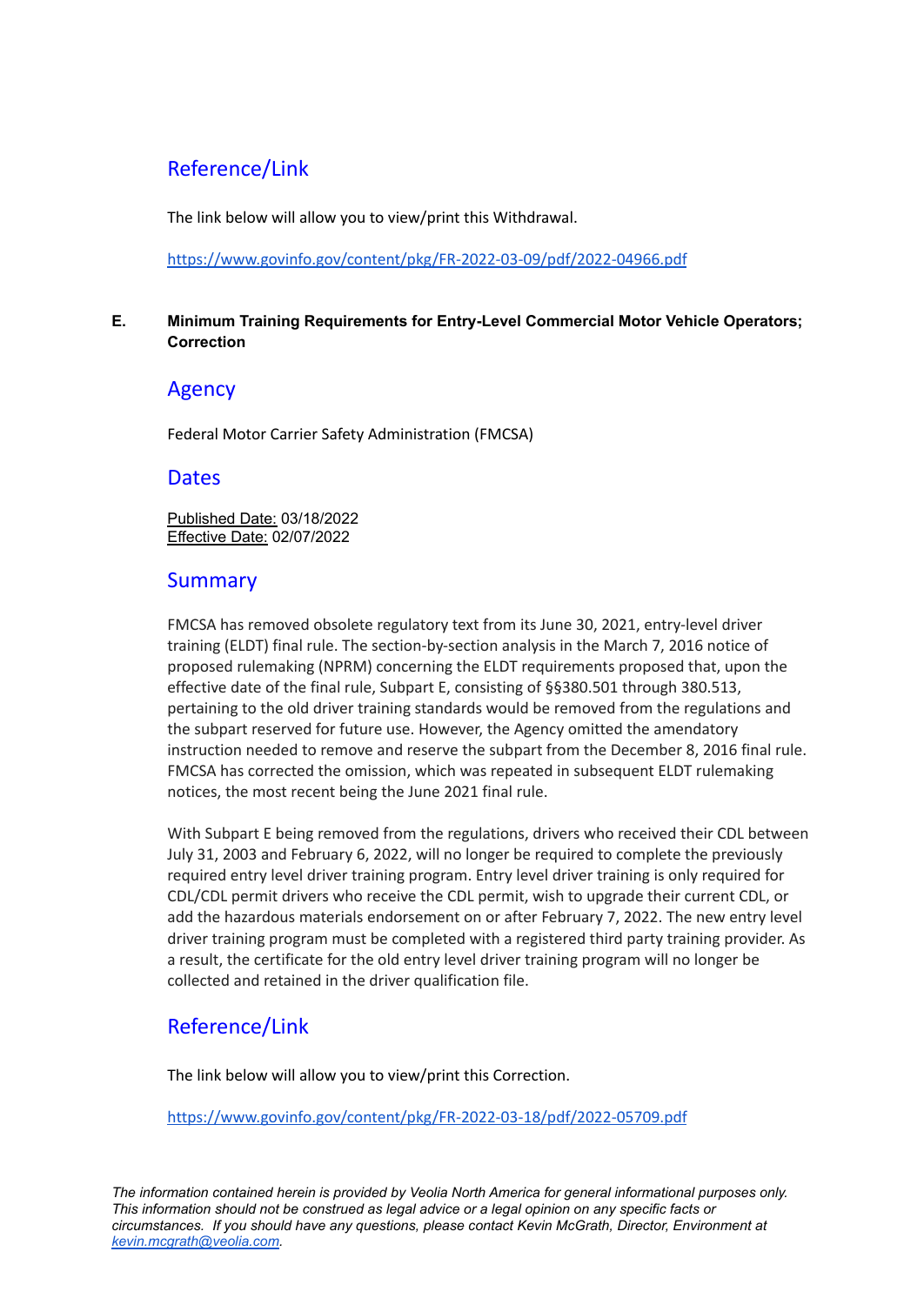#### <span id="page-7-0"></span>**F. Hazardous Materials: Frequently Asked Questions - Applicability of the Hazardous Material Regulations; Notice; Request for Comments**

## Agency

Pipeline and Hazardous Materials Safety Administration (PHMSA)

## **Dates**

Published Date: 03/22/2022 Comments Due: 05/23/2022

## Summary

PHMSA is announcing an initiative to convert historical letters of interpretation (LOI) applicable to the Hazardous Materials Regulations (HMR; 49 CFR parts 171-180) that have been issued to specific stakeholders into broadly applicable frequently asked questions on its website. By creating a repository of frequently asked questions, PHMSA seeks to eliminate the need for recurring requests for common LOI. This Federal Register Notice introduces this initiative and its objectives to those subject to the Hazardous Materials Regulations. PHMSA's objective is to gain insight regarding the utility of this initiative and topics to prioritize in the development of future frequently asked questions. PHMSA requests comment on the initiative and input on the prioritization of future sets of frequently asked questions.

The FAQs contained in this notice are intended to clarify, explain, and promote better understanding of the HMR. FAQs are not substantive rules, themselves, and do not create legally enforceable rights, assign duties, or impose new obligations not otherwise contained in the existing regulations and standards, but are provided to help the regulated community understand how to comply with the regulations. However, an individual who can demonstrate compliance with an FAQ is likely to be able to demonstrate compliance with the relevant regulations. If a different course of action is taken by an individual, the individual must be able to demonstrate that its conduct is in accordance with the regulations.

PHMSA is creating a repository of these questions, which will remove the need for recurring requests for common letters of interpretation and will assist PHMSA in streamlining the use of its resources by eliminating frequently asked and recurring LOI. This initiative will provide additional value to PHMSA's Online Code of Federal Regulations (oCFR) tool found at [https://www.phmsa.dot.gov/standards-rulemaking/hazmat/phmsas-online-cfr-ocfr.](https://www.phmsa.dot.gov/standards-rulemaking/hazmat/phmsas-online-cfr-ocfr) The oCFR tool is an interactive web-based application that allows users to navigate with a single click between all content, including LOI connected to an HMR citation. The oCFR tool includes the ability to sort, filter, and export search results. Upon completion of this initiative, the PHMSA Office of Hazardous Materials Safety (OHMS) will be able to achieve efficiencies for other more complex or novel requests for LOI and devote resources to other hazardous materials transportation safety projects.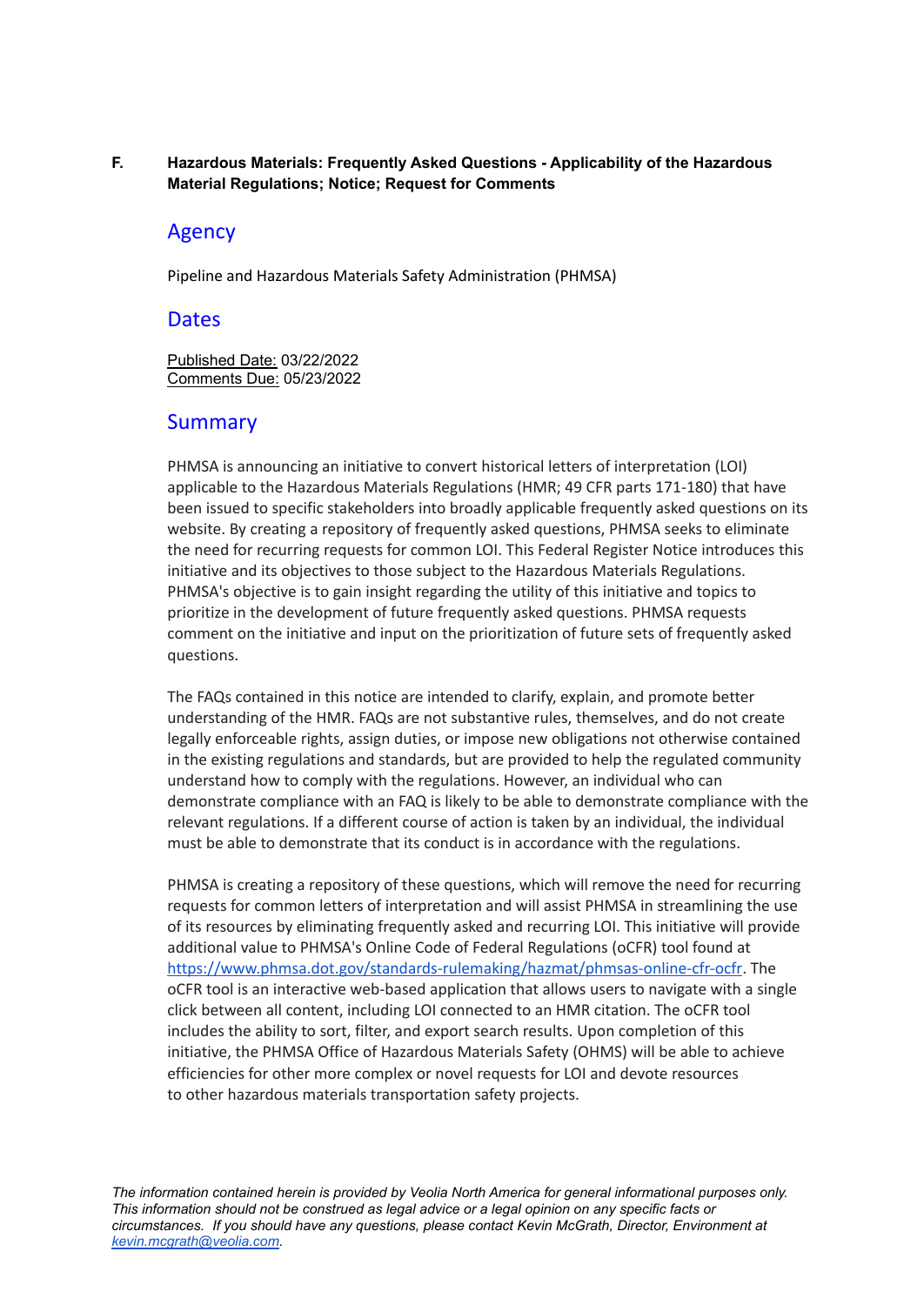Frequently Asked Questions: Applicability of Hazardous Materials Regulations to Persons and Functions

49 CFR 171.1 addresses the applicability of the HMR for the safe and secure transportation of hazardous materials in commerce. PHMSA proposes to publish the following series of FAQs in the Federal Register and on its website to facilitate a better understanding of the HMR applicability requirements and avoid the need for responding to frequent and recurring questions already addressed in accordance with §105.20.

(1) Question: Is a Federal, state, or local government agency subject to the HMR?

Answer: Pursuant to § 171.1(d)(5), a Federal, state, or local government that transports hazardous materials for non-commercial governmental purposes using its own personnel is not engaged in transportation in commerce and, therefore, is not subject to the HMR. As specified in § 171.1, the HMR governs the safe transportation of hazardous materials in intrastate, interstate, and foreign commerce. The term "in commerce" does not include a Federal, state, or local government that transports hazardous materials for its own use, using its own personnel, and motor vehicles, aircrafts, or vessels under its control.

(2) Question: Are state universities subject to the HMR when transporting hazardous materials?

Answer: A state agency—such as a state university—that transports hazardous materials for its own non-commercial use, using its own personnel and vehicles, is not engaged in transportation in commerce and, therefore, is not subject to the HMR. However, if the university is privately-operated or is a state university offering hazardous materials for transportation to commercial carriers, the HMR apply.

(3) Question: Is a hazardous material transported on private roads subject to the HMR?

Answer: Section 171.1(d)(4) states that the transportation of hazardous materials entirely on private roads with restricted public access is not subject to the HMR.

(4) Question: Is a hazardous material subject to the HMR that only crosses a public road?

Answer: The transportation of hazardous materials that, for example, takes place by motor vehicle and within a contiguous plant or factory boundary, is not subject to the HMR. However, intra-plant transport that utilizes or crosses a public road is subject to the HMR during that portion of the transportation unless access to the public road is restricted by gates, traffic signals, guard stations, or similar controls, in accordance with § 171.1(d)(4).

(5) Question: Are hazardous materials installed or used in or on a motor vehicle (e.g., gasoline in the motor vehicle's fuel tank) subject to the HMR?

Answer: Hazardous materials that are installed or used in or on a motor vehicle such as the motor vehicle's fuel, suspension, or safety systems are not subject to the HMR. Fuel systems and safety equipment may be subject to the Federal Motor Carrier Safety Regulations (FMCSR) or National Highway Traffic Safety Administration (NHTSA) requirements.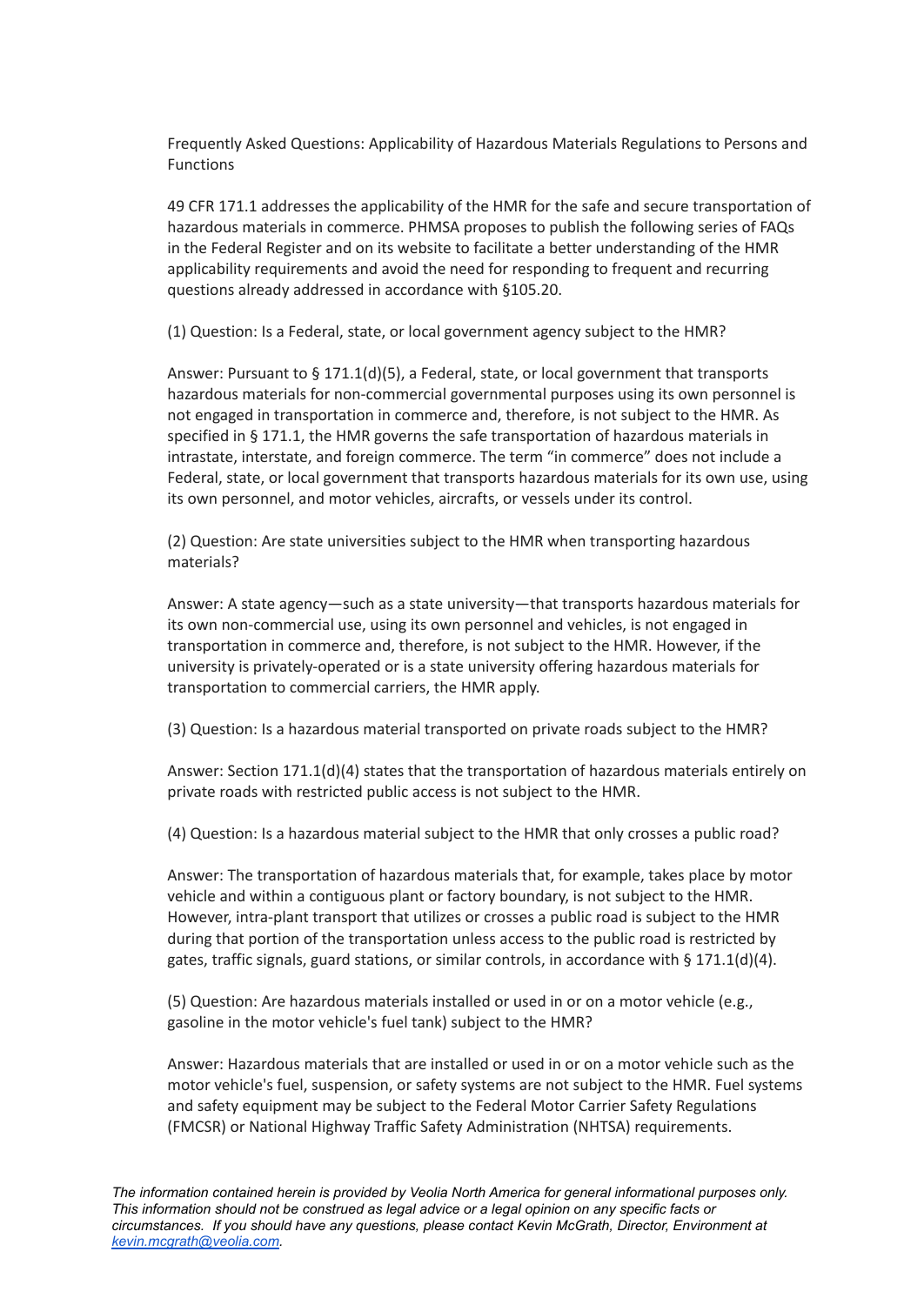(6) Question: Is the filling of a package with a hazardous material subject to the HMR if it is not being offered for transportation in commerce? For example, pouring a flammable liquid into bottles that may be transported eventually.

Answer: The answer is no. However, if there is a chance of future transportation in commerce, the stakeholder should consider placing that hazardous material in packagings suitable for transportation of that material in commerce to minimize safety risks associated with its re-packaging.

(7) Question: Are stationary (storage) tanks containing a hazardous material such as propane subject to the HMR?

Answer: The answer is no, unless the tank is transported in commerce containing a hazardous material or its residue or if it is represented and maintained as a Department of Transportation (DOT) packaging usable for hazmat transportation.

(8) Question: Are hazardous materials being transported for personal use subject to the HMR? For example, are pesticides that are transported from a store by individuals to treat their garden subject to the HMR?

Answer: The answer is no. Under part 171, the phrase "in commerce" means in furtherance of a commercial enterprise and transportation in a private motor vehicle for personal use is not considered in furtherance of a commercial enterprise even when transported in a leased or rented vehicle.

(9) Question: Are privately-owned SCUBA tanks that are used for diving and marked as DOT specification cylinders subject to the HMR?

Answer: A SCUBA tank that is represented as conforming to HMR requirements—i.e., marked with a DOT specification marking—must be maintained by the owner of said SCUBA tank in accordance with the applicable specification requirements whether or not it is in transportation in commerce.

(10) Question: Are government-owned hazardous materials transported for government purposes by contractor personnel subject to the HMR?

Answer: The answer is yes. As provided in § 171.1(d)(5), the HMR does not apply to transportation of a hazardous material in a motor vehicle, aircraft, or vessel operated by a Federal, state, or local government employee solely for noncommercial Federal, state, or local government purposes. However, contractor personnel are not considered government employees and the provisions of the HMR apply.

(11) Question: Are gasoline cans transported by a landscaping company by motor vehicle subject to the HMR?

Answer: Commercial businesses—such as landscaping, swimming pool services, or construction companies—transporting hazardous materials are considered "in commerce" and subject to the HMR. However, when used in support of a business, the HMR provides an exception in § 173.6 for the transport of "materials of trade."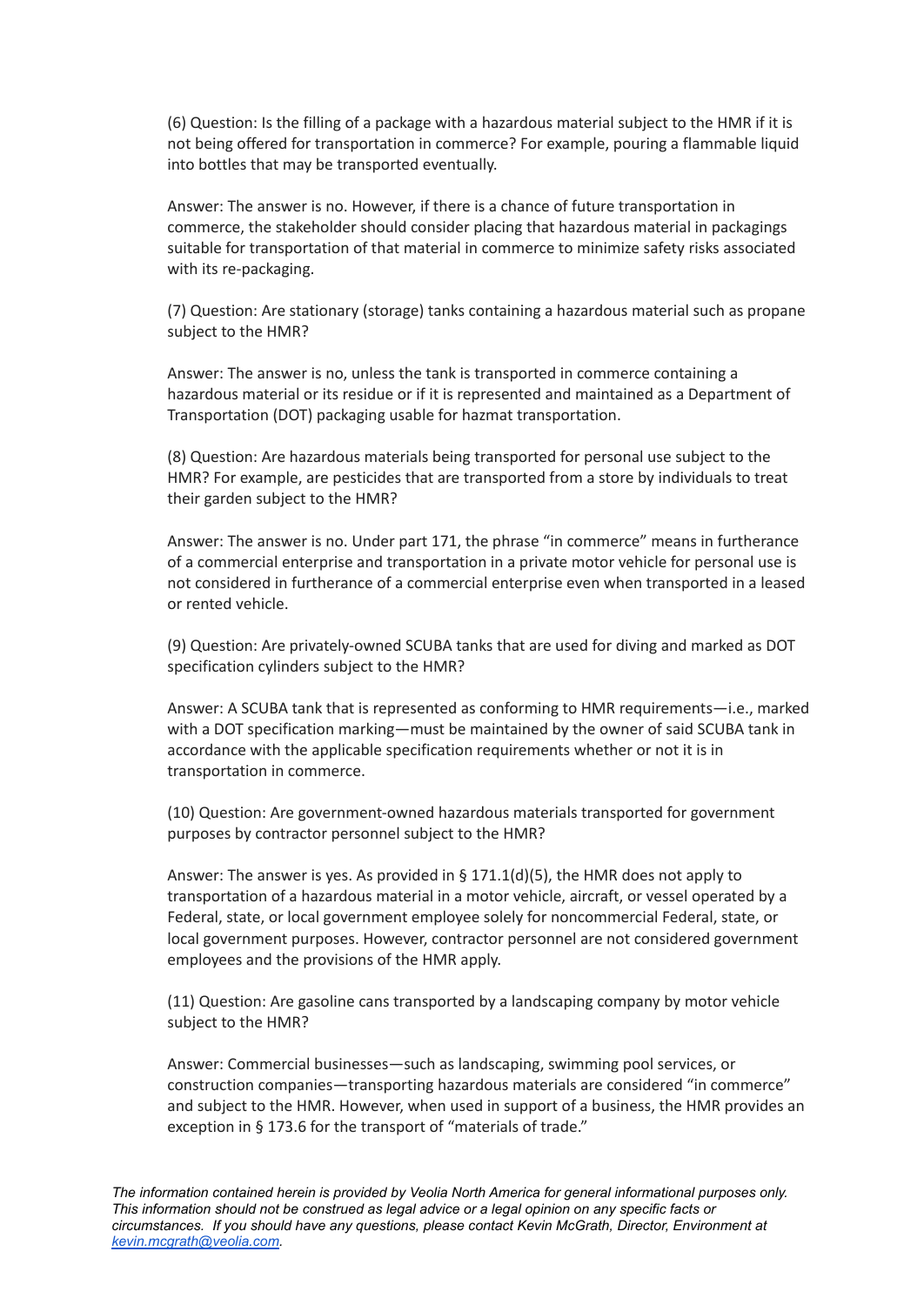(12) Question: Are household hazardous wastes that are transported by a private person to a county drop-off facility subject to the HMR?

Answer: The answer is no, provided the household hazardous wastes are the individual's personal property and he or she is not engaged in a commercial activity, such as a landscaping company or carpentry service.

# Reference/Link

The link below will allow you to view/print this Request for Comments.

<https://www.govinfo.gov/content/pkg/FR-2022-03-22/pdf/2022-05958.pdf>

#### <span id="page-10-0"></span>**G. Improve Tracking of Workplace Injuries and Illnesses; Proposed Rule**

# Agency

Occupational Safety and Health Administration (OSHA)

# **Dates**

Published Date: 03/30/2022 Comments Due: 05/31/2022

# **Summary**

The Occupational Safety and Health Administration (OSHA) is proposing to amend the regulations on injury and illness recordkeeping. The changes to the regulations include the following:

- Requiring establishments with 100 or more employees in certain designated industries to electronically submit information from their OSHA Forms 300, 301, and 300A to OSHA once a year.
- Establishments with 20 or more employees in certain industries would continue to be required to electronically submit information from their OSHA Form 300A annual summary to OSHA once a year.
- Updating the classification system used to determine the list of industries covered by the electronic submission requirement.
- Removing the current requirement for establishments with 250 or more employees, not in a designated industry, to electronically submit information from their Form 300A to OSHA on an annual basis.

OSHA intends to post the data from the proposed annual electronic submission requirement on a public website after identifying and removing information that reasonably identifies individuals directly, such as individuals' names and contact information.